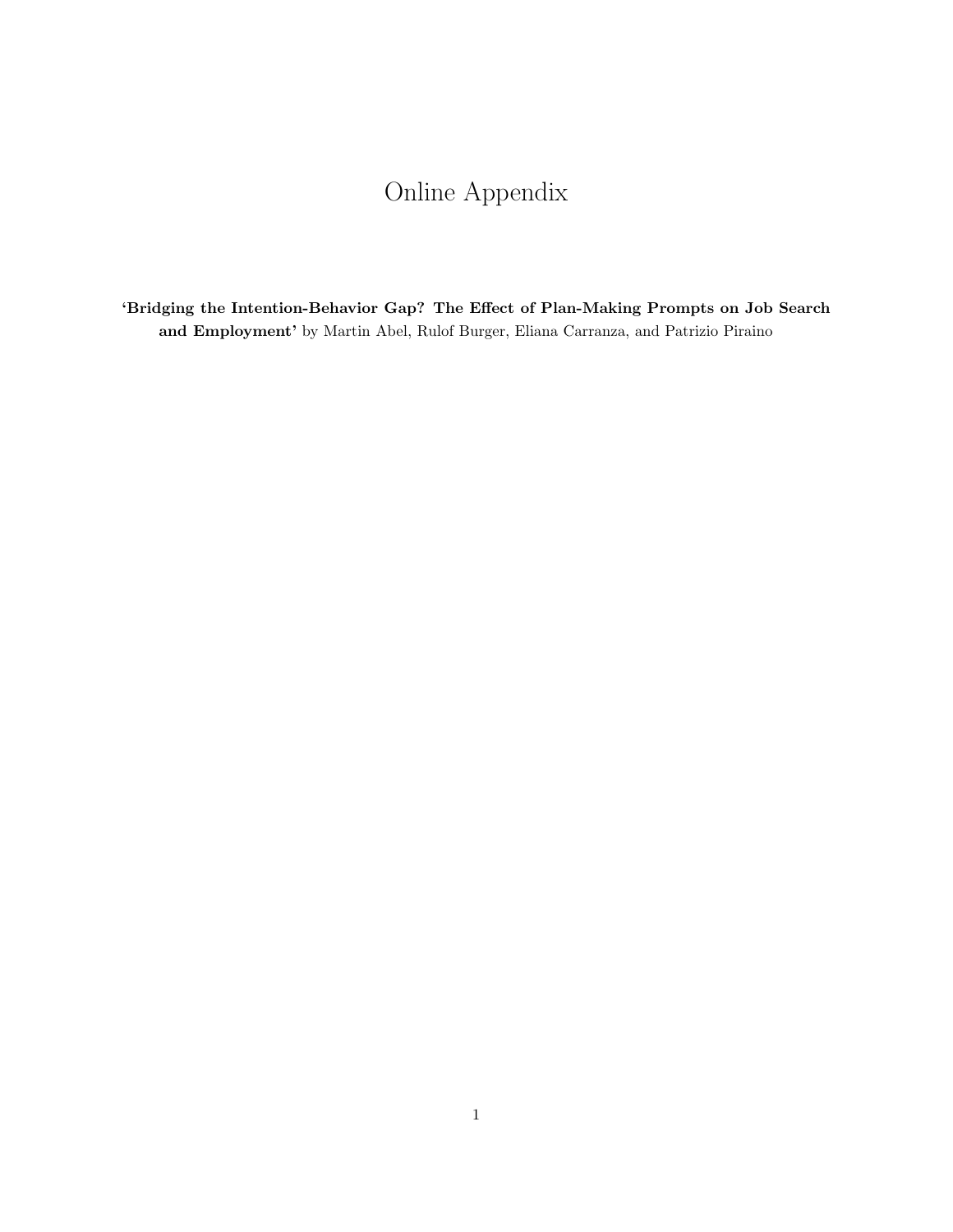Table I: Attrition by Treatment

|                          | Sample | Jontrol | Workshop | WS Pv      | WSPlus | WSPlus Pv | ActPlan | $P_{V}$ | Peer  | Peer Pv |
|--------------------------|--------|---------|----------|------------|--------|-----------|---------|---------|-------|---------|
| Wave.<br>$\rm Attrition$ | .05    | .05     |          | ، ب        | .06    | ۰∪۰       | .06     |         | .06   | .40     |
| Attrition Wave           |        | ن 1۰    | .⊥u      | $\cdot$ vi | ن 1۰   | .89       |         |         | . I J | .93     |

Note: Table reports attrition rates for the two follow-up surveys across treatment assignment. Workshop indicates mean in workshop only group; WS Plus combines ActionPlan and ActionPlan + Peer. ActionPlan column reports mean in Workshop + Action Plan only group; Peer column reports mean in Workshop + Action Plan + Peer group. WS Pv reports p-values of test of equal means with the control group; WSP Pv reports tests of equal means between the WS Plus and Workshop only group. AP Pval and Peer Pval report test of equal meanswith Workshop only group.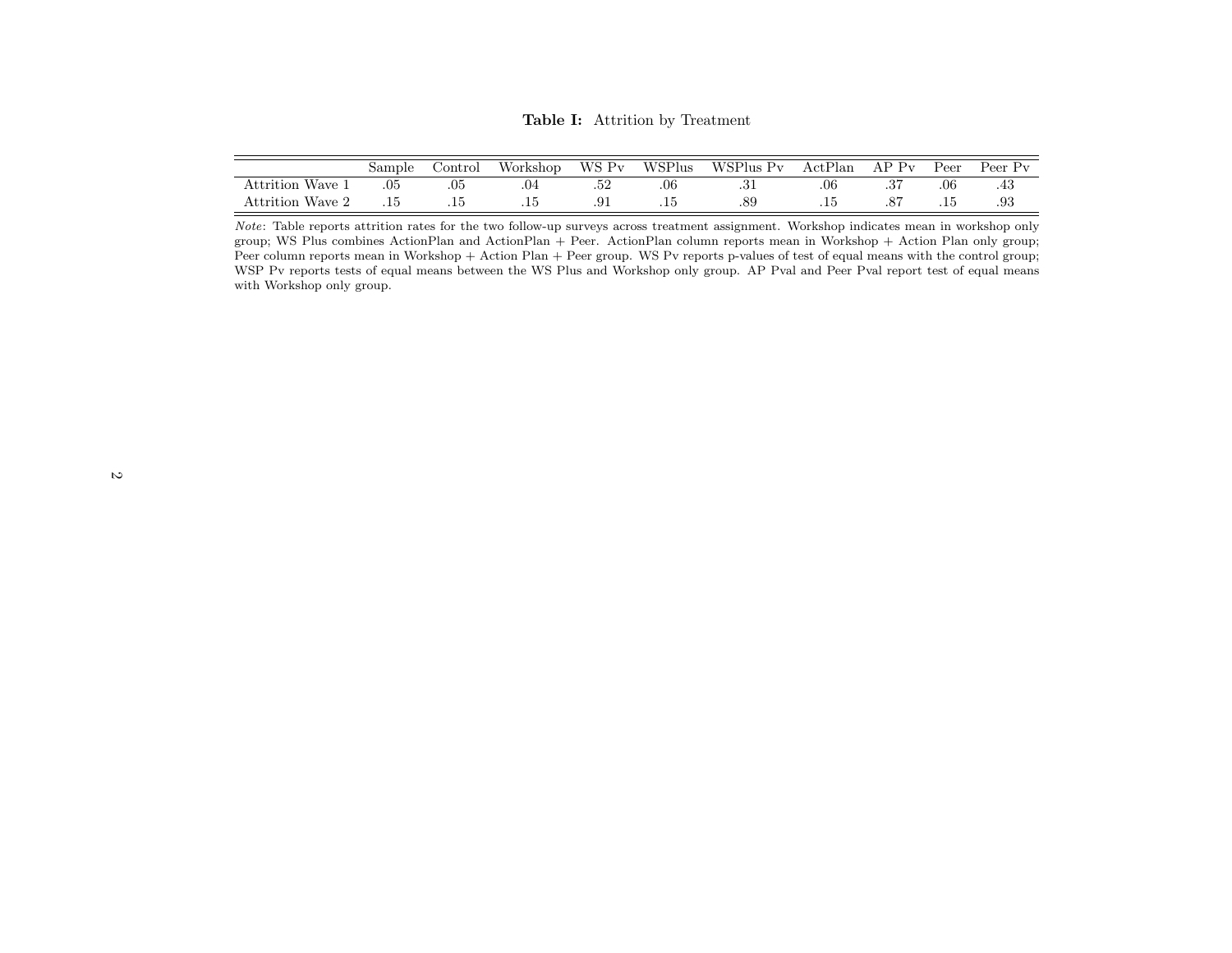|              |              | (2)        | (3)     | $\left(4\right)$ | (5)     | (6)         | (7            |
|--------------|--------------|------------|---------|------------------|---------|-------------|---------------|
|              | Cover Letter | Motivation | CV      | Ref Letter       | ID      | Certificate | Quality Index |
| WS Basic     | 0.081        | 0.005      | 0.016   | $-0.022$         | 0.040   | 0.017       | 0.137         |
|              | (0.096)      | (0.052)    | (0.038) | (0.020)          | (0.095) | (0.093)     | (0.241)       |
| WS Plus      | 0.075        | 0.005      | 0.023   | 0.014            | 0.026   | 0.016       | 0.159         |
|              | (0.078)      | (0.034)    | (0.029) | (0.027)          | (0.079) | (0.078)     | (0.174)       |
| Observations | 205          | 205        | 205     | 205              | 205     | 205         | 205           |
| $R^2$        | 0.128        | 0.044      | 0.876   | 0.088            | 0.166   | 0.195       | 0.426         |
| Control Mean | 0.366        | 0.070      | 0.887   | 0.014            | 0.394   | 0.408       | 2.141         |
| P-value      | 0.944        | 0.996      | 0.814   | 0.102            | 0.878   | 0.990       | 0.923         |

Table II: Effects on Quality of Applications

Note: Robust standard errors (reported in parentheses). P-value compares WS Plus to WS Basic. Regressions use crosssectional individual-level data controlling for demographics and location fixed-effects. Measures of quality are binary indicatorsconditional on applying. Quality Index is calculated as the sum across the six binary indicators of quality.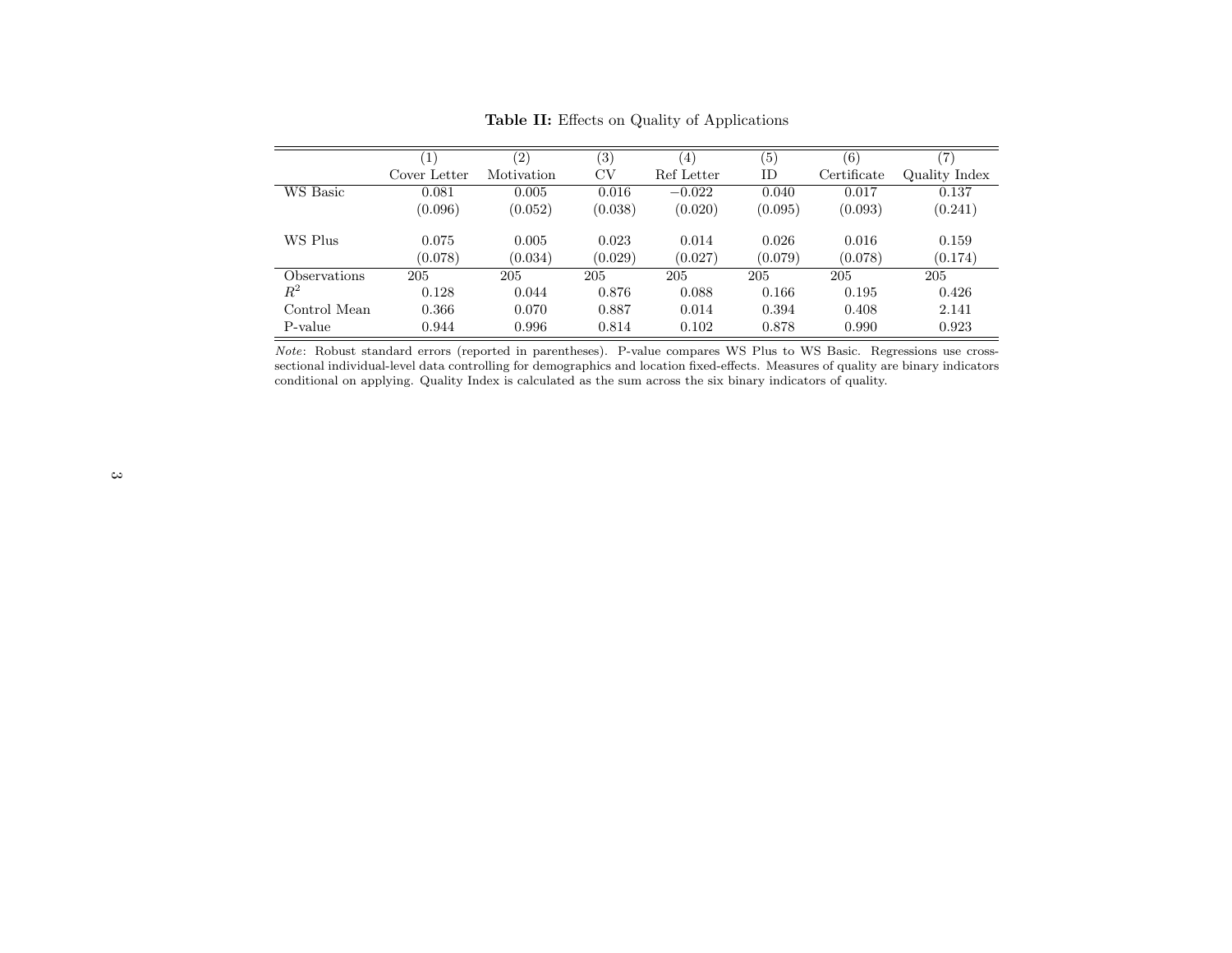|            | $\left  \right $ | (2)      | (3)      | (4)       | (5)           | (6)         |
|------------|------------------|----------|----------|-----------|---------------|-------------|
|            | Empl Agency      | Drop CVs | Place Ad | Answer Ad | Search Online | Fam/Friends |
| WS Basic   | 0.003            | $-0.176$ | 0.244    | $-0.096$  | 0.250         | 0.014       |
|            | (0.258)          | (0.183)  | (0.388)  | (0.200)   | (0.398)       | (0.362)     |
| WS Plus    | 0.770            | 0.430    | 0.320    | 0.570     | 1.226         | $-0.081$    |
|            | (0.232)          | (0.164)  | (0.303)  | (0.180)   | (0.329)       | (0.305)     |
| Covariates | Yes              | Yes      | Yes      | Yes       | Yes           | Yes         |
| N          | 1937             | 1936     | 1934     | 1927      | 1931          | 1926        |

Table III: Effects on Frequency of Search Channel Use: Interval Regression

Note: Regressions use panel data over two follow-up periods. Interval regressions are ordered probit estimators in which the thresholds are specified rather than estimated. We specify the thresholds for the ordinal search frequency variable using the number of weekly search days that separate the specified survey response categories. The estimated coefficients are directly comparable to those that would have been obtained from an OLS regression on a continuous weakly search days dependent variable. Standard errors (reported in parentheses) are clustered at the individual level. All regressions control for location-fixed effects and baseline value of the outcome variable.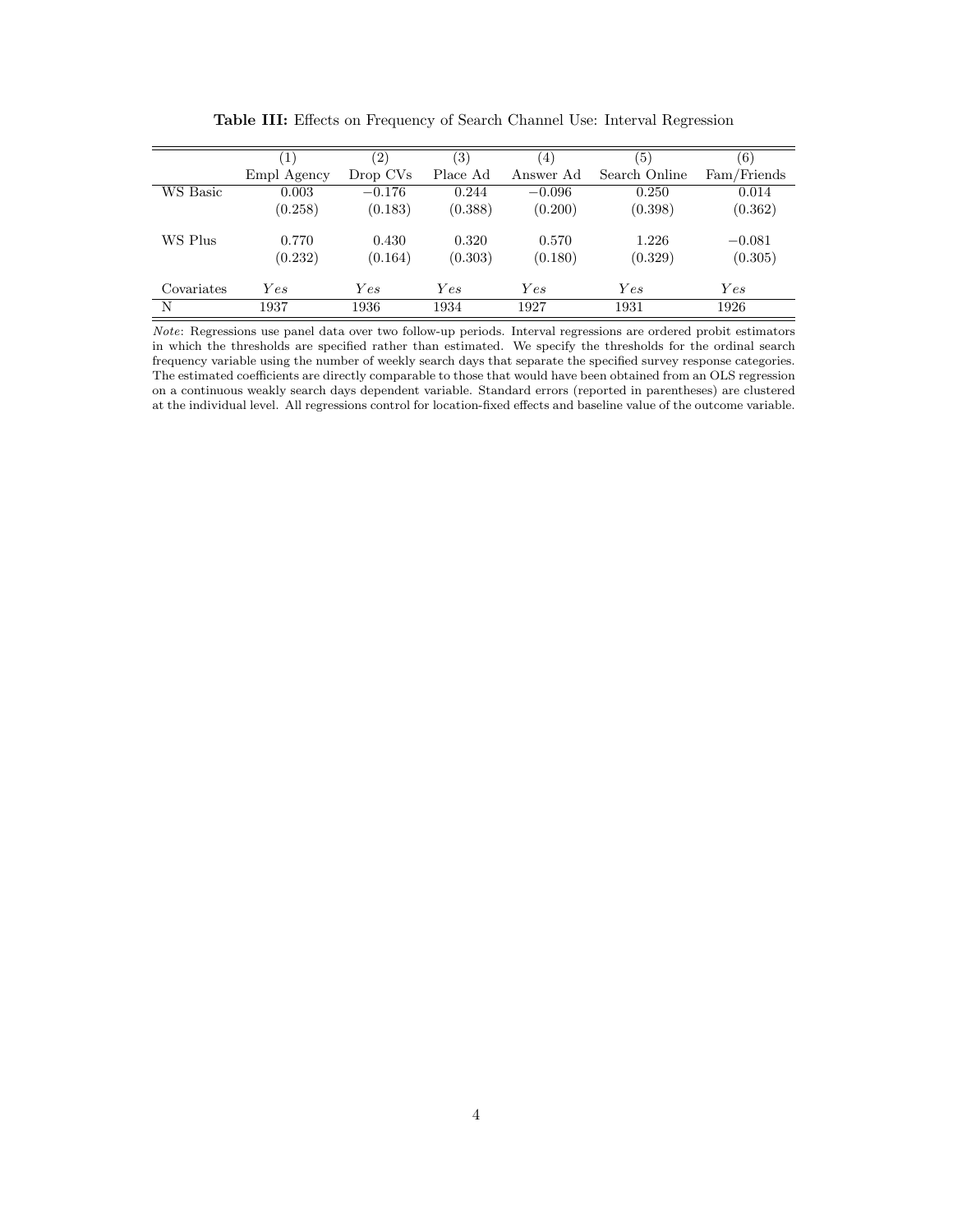|              | (1)               | (2)             |
|--------------|-------------------|-----------------|
|              | Recall Likelihood | Recall Accuracy |
| Reminder     | 0.215             | 0.037           |
|              | (0.059)           | (0.616)         |
| Observations | 253               | 140             |
| $R^2$        | 0.130             | 0.100           |
| Control Mean | 0.527             | 3.491           |

Table IV: Second Follow Up: Goal Recall

Note: Regressions use data from the second follow-up. Robust standard errors (reported in parentheses). Outcomes are likelihood of remembering the goal number of applications, and the absolute difference between stated goal and recalled goal. All regressions control for location-fixed effects. Outcome variables are winsorized at the 95th percentile.